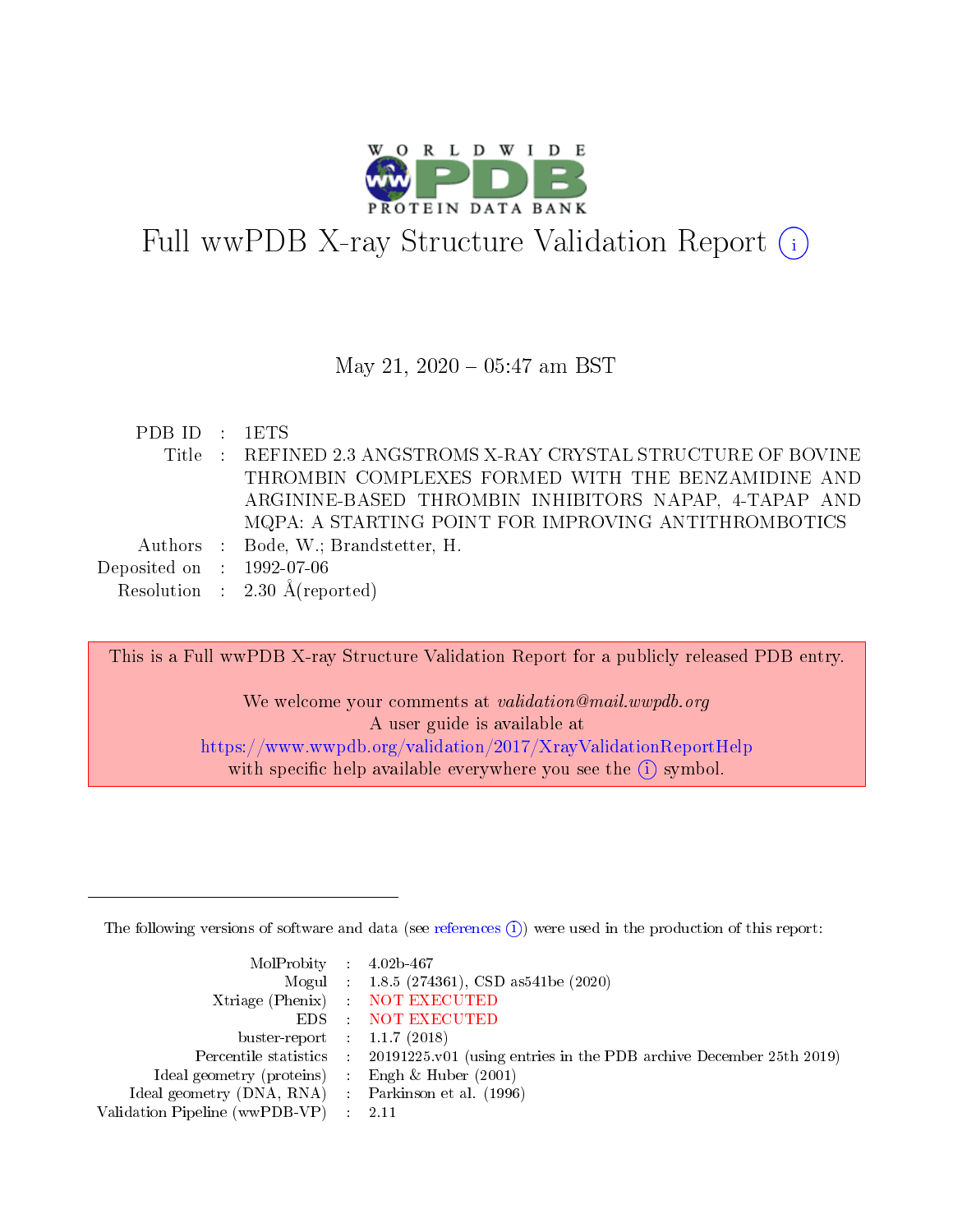# 1 [O](https://www.wwpdb.org/validation/2017/XrayValidationReportHelp#overall_quality)verall quality at a glance  $(i)$

The following experimental techniques were used to determine the structure: X-RAY DIFFRACTION

The reported resolution of this entry is 2.30 Å.

Percentile scores (ranging between 0-100) for global validation metrics of the entry are shown in the following graphic. The table shows the number of entries on which the scores are based.



| Metric                | Whole archive<br>$(\#\text{Entries})$ | Similar resolution<br>$(\text{\#Entries, resolution range}(\text{\AA}))$ |
|-----------------------|---------------------------------------|--------------------------------------------------------------------------|
| Clashscore            | 141614                                | $5643 (2.30-2.30)$                                                       |
| Ramachandran outliers | 138981                                | $5575(2.30-2.30)$                                                        |
| Sidechain outliers    | 138945                                | $5575(2.30-2.30)$                                                        |

The table below summarises the geometric issues observed across the polymeric chains and their fit to the electron density. The red, orange, yellow and green segments on the lower bar indicate the fraction of residues that contain outliers for  $\geq=3$ , 2, 1 and 0 types of geometric quality criteria respectively. A grey segment represents the fraction of residues that are not modelled. The numeric value for each fraction is indicated below the corresponding segment, with a dot representing fractions  $\leq=5\%$ 

Note EDS was not executed.

| Mol | $\vert$ Chain $\vert$ Length |     | Quality of chain |     |     |
|-----|------------------------------|-----|------------------|-----|-----|
|     | 49                           | 43% | 27%              |     | 27% |
|     | 259                          | 56% |                  | 36% | 7%  |

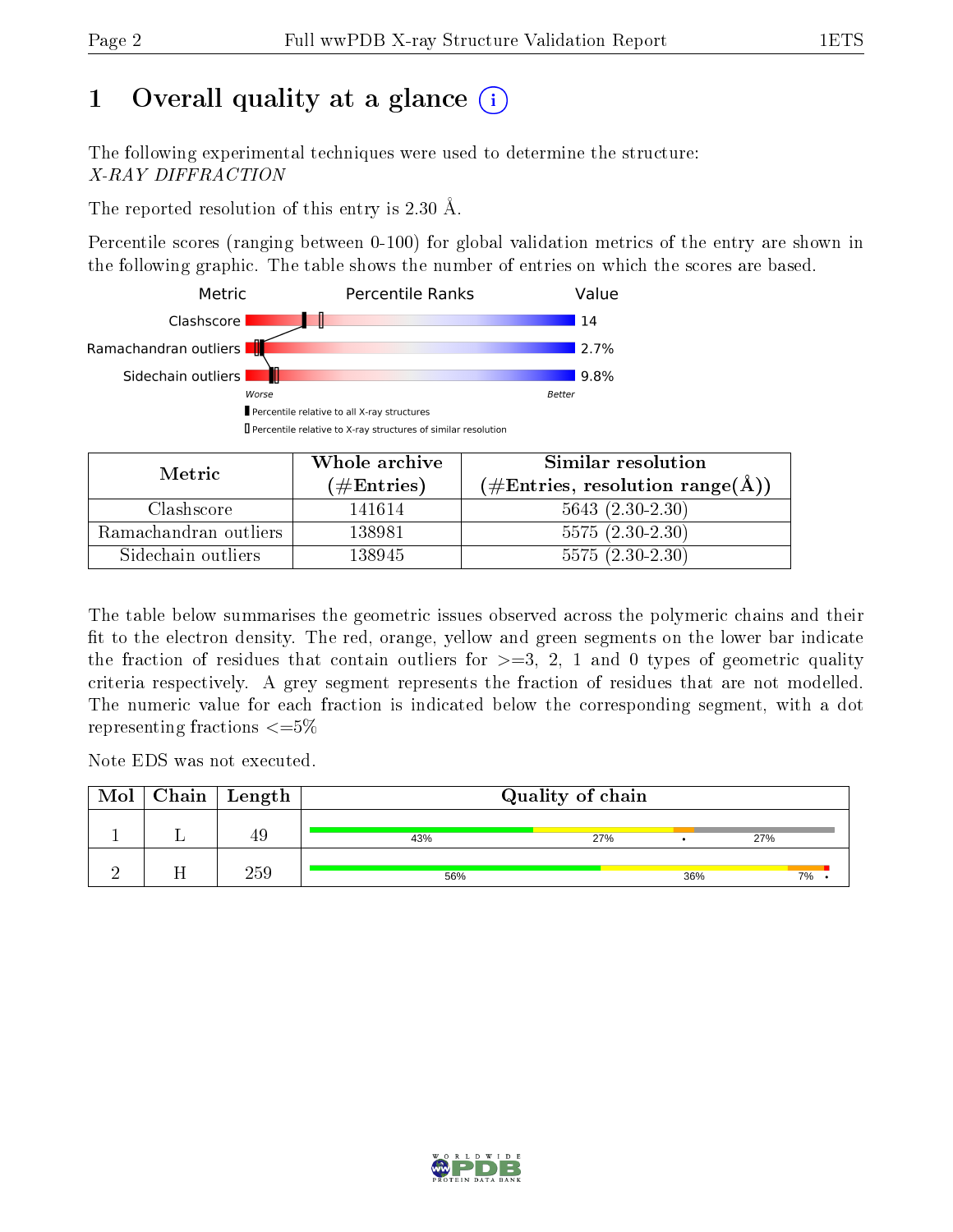# 2 Entry composition  $\left( \cdot \right)$

There are 4 unique types of molecules in this entry. The entry contains 3664 atoms, of which 1015 are hydrogens and 0 are deuteriums.

In the tables below, the ZeroOcc column contains the number of atoms modelled with zero occupancy, the AltConf column contains the number of residues with at least one atom in alternate conformation and the Trace column contains the number of residues modelled with at most 2 atoms.

• Molecule 1 is a protein called EPSILON-THROMBIN.

| Mol | Chain | Residues |              |     | $\rm{Atoms}$ |    |    | ZeroOcc∣ | $\mid$ AltConf $\mid$ Trace $\mid$ |  |
|-----|-------|----------|--------------|-----|--------------|----|----|----------|------------------------------------|--|
|     | -     | 36       | Total<br>353 | 181 | 63           | 48 | 60 | 149      |                                    |  |

Molecule 2 is a protein called EPSILON-THROMBIN.

| Mol | Chain | $\perp$ Residues |               |      | Atoms |      |     |     | $\text{ZeroOcc} \mid \text{AltConf} \mid \text{Trace}$ |  |
|-----|-------|------------------|---------------|------|-------|------|-----|-----|--------------------------------------------------------|--|
|     |       | 259              | Total<br>2584 | 1337 | 490-  | -376 | 369 | 647 |                                                        |  |

 Molecule 3 is 1-[N-(naphthalen-2-ylsulfonyl)glycyl-4-carbamimidoyl-D-phenylalanyl]piperidi ne (three-letter code: MID) (formula:  $C_{27}H_{31}N_5O_4S$ ).



| Mol | Chain Residues | Atoms |                 |  |  | $ZeroOcc \   \ AltConf \  $ |  |  |
|-----|----------------|-------|-----------------|--|--|-----------------------------|--|--|
|     |                | Total | - C H<br>27 6 5 |  |  |                             |  |  |

• Molecule 4 is water.

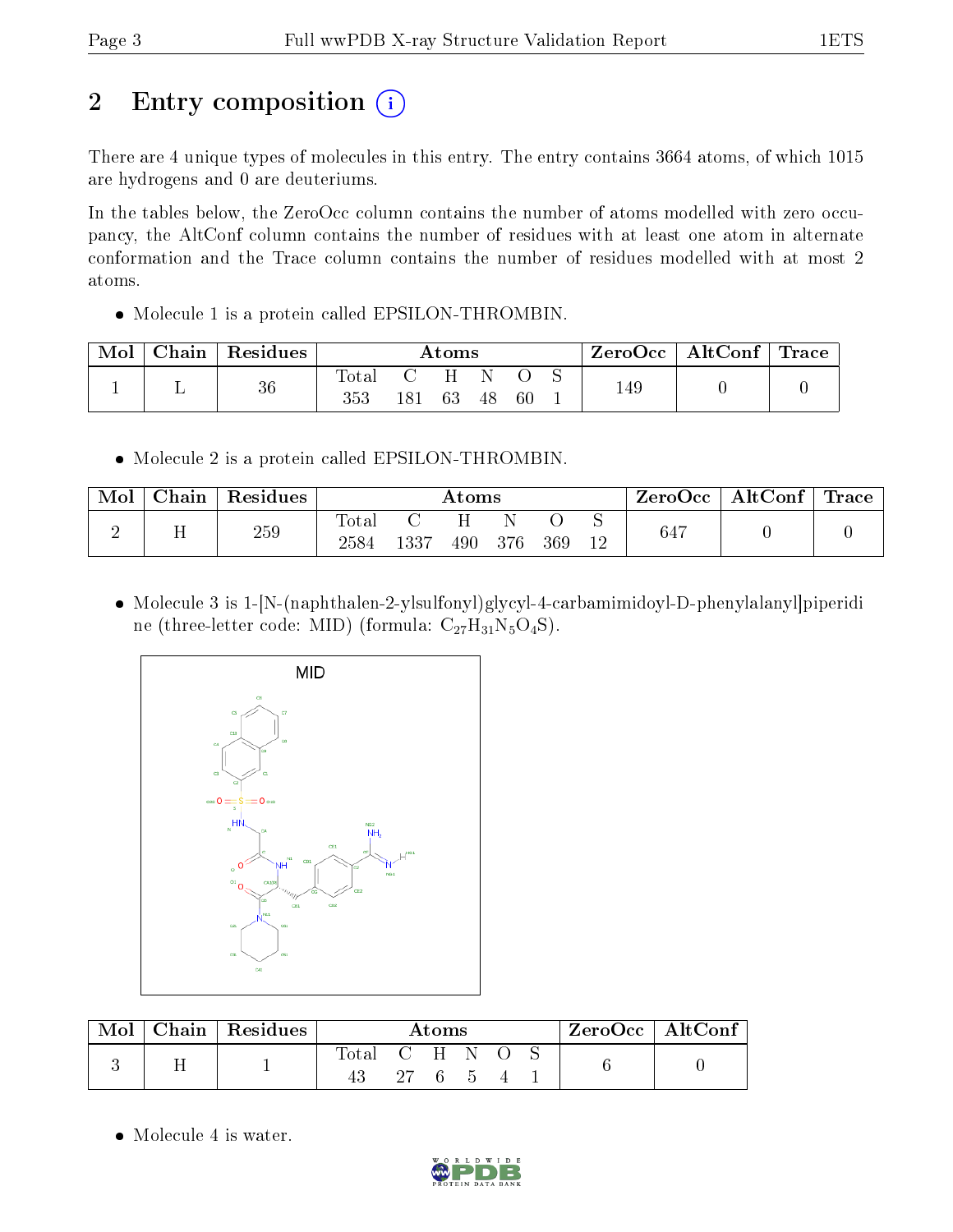|  | $Mol$   Chain   Residues | <b>Atoms</b>                  |     | $ZeroOcc \   \$ AltConf |
|--|--------------------------|-------------------------------|-----|-------------------------|
|  | 30                       | Total H<br>60<br>-30<br>90    | 60  |                         |
|  | 198                      | Total H<br>594<br>396<br>-198 | 396 |                         |

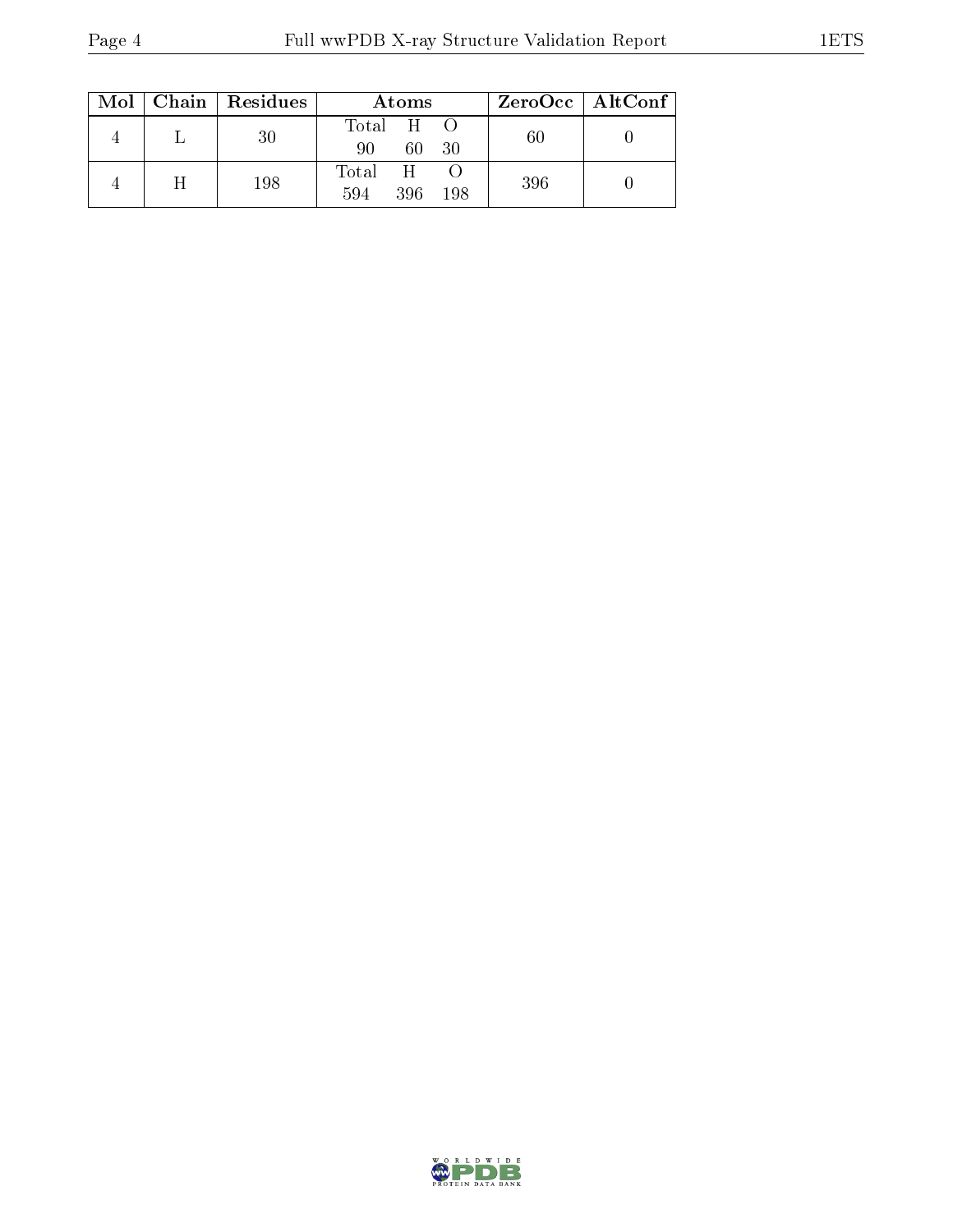# 3 Residue-property plots  $(i)$

These plots are drawn for all protein, RNA and DNA chains in the entry. The first graphic for a chain summarises the proportions of the various outlier classes displayed in the second graphic. The second graphic shows the sequence view annotated by issues in geometry. Residues are colorcoded according to the number of geometric quality criteria for which they contain at least one outlier: green  $= 0$ , yellow  $= 1$ , orange  $= 2$  and red  $= 3$  or more. Stretches of 2 or more consecutive residues without any outlier are shown as a green connector. Residues present in the sample, but not in the model, are shown in grey.

Note EDS was not executed.

• Molecule 1: EPSILON-THROMBIN



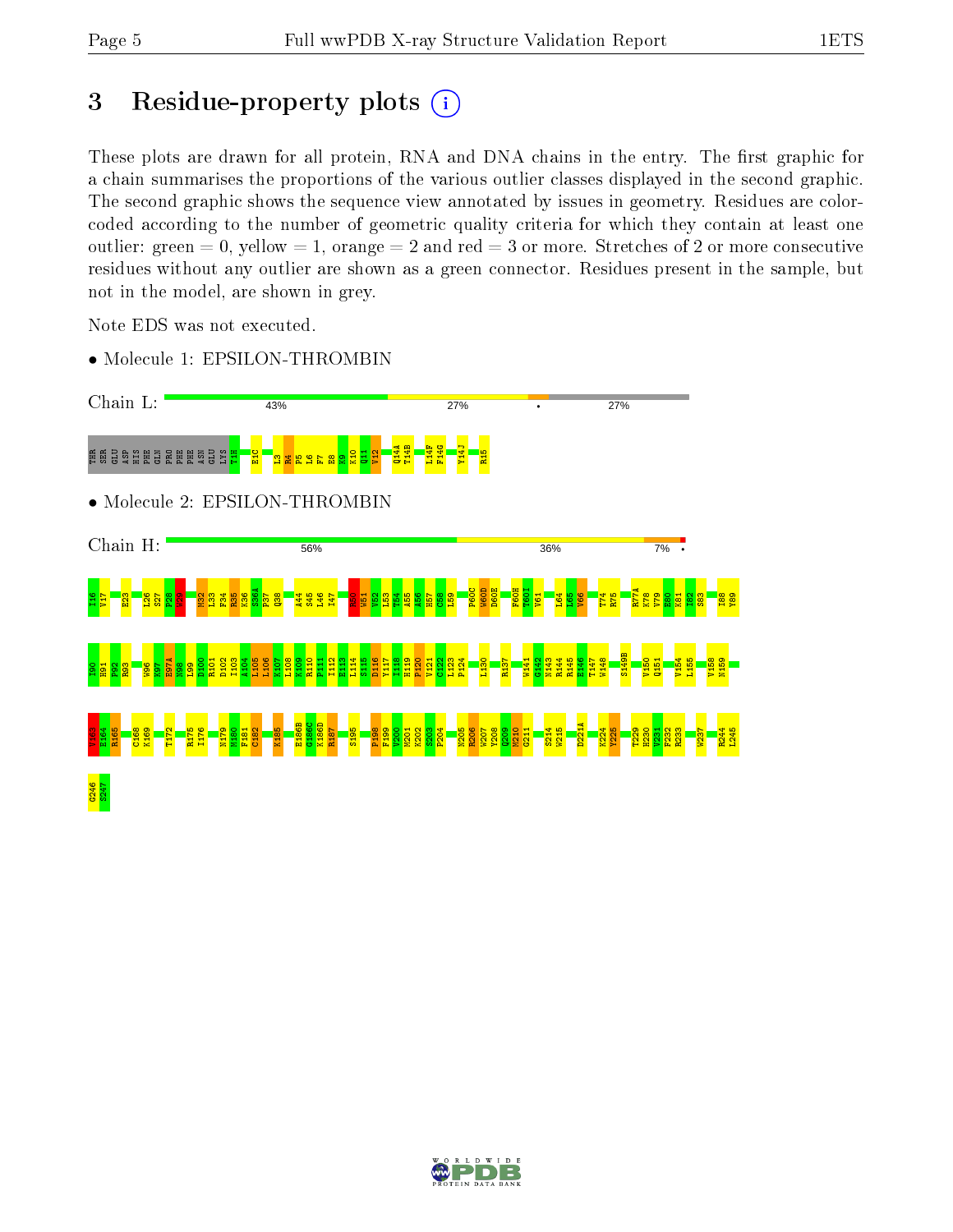## 4 Data and refinement statistics  $(i)$

Xtriage (Phenix) and EDS were not executed - this section is therefore incomplete.

| Property                               | Value                                           | Source    |  |
|----------------------------------------|-------------------------------------------------|-----------|--|
| Space group                            | P 42 21 2                                       | Depositor |  |
| Cell constants                         | 88.73Å<br>88.73Å<br>$102.90\text{\AA}$          | Depositor |  |
| a, b, c, $\alpha$ , $\beta$ , $\gamma$ | $90.00^\circ$<br>$90.00^\circ$<br>$90.00^\circ$ |           |  |
| Resolution (A)                         | 8.00<br>2.30                                    | Depositor |  |
| % Data completeness                    | (Not available) $(8.00-2.30)$                   | Depositor |  |
| (in resolution range)                  |                                                 |           |  |
| $R_{merge}$                            | (Not available)                                 | Depositor |  |
| $\mathrm{R}_{sym}$                     | (Not available)                                 | Depositor |  |
| Refinement program                     | X-PLOR                                          | Depositor |  |
| $R, R_{free}$                          | (Not available)<br>0.178                        | Depositor |  |
| Estimated twinning fraction            | No twinning to report.                          | Xtriage   |  |
| Total number of atoms                  | 3664                                            | wwPDB-VP  |  |
| Average B, all atoms $(A^2)$           | 34.0                                            | wwPDB-VP  |  |

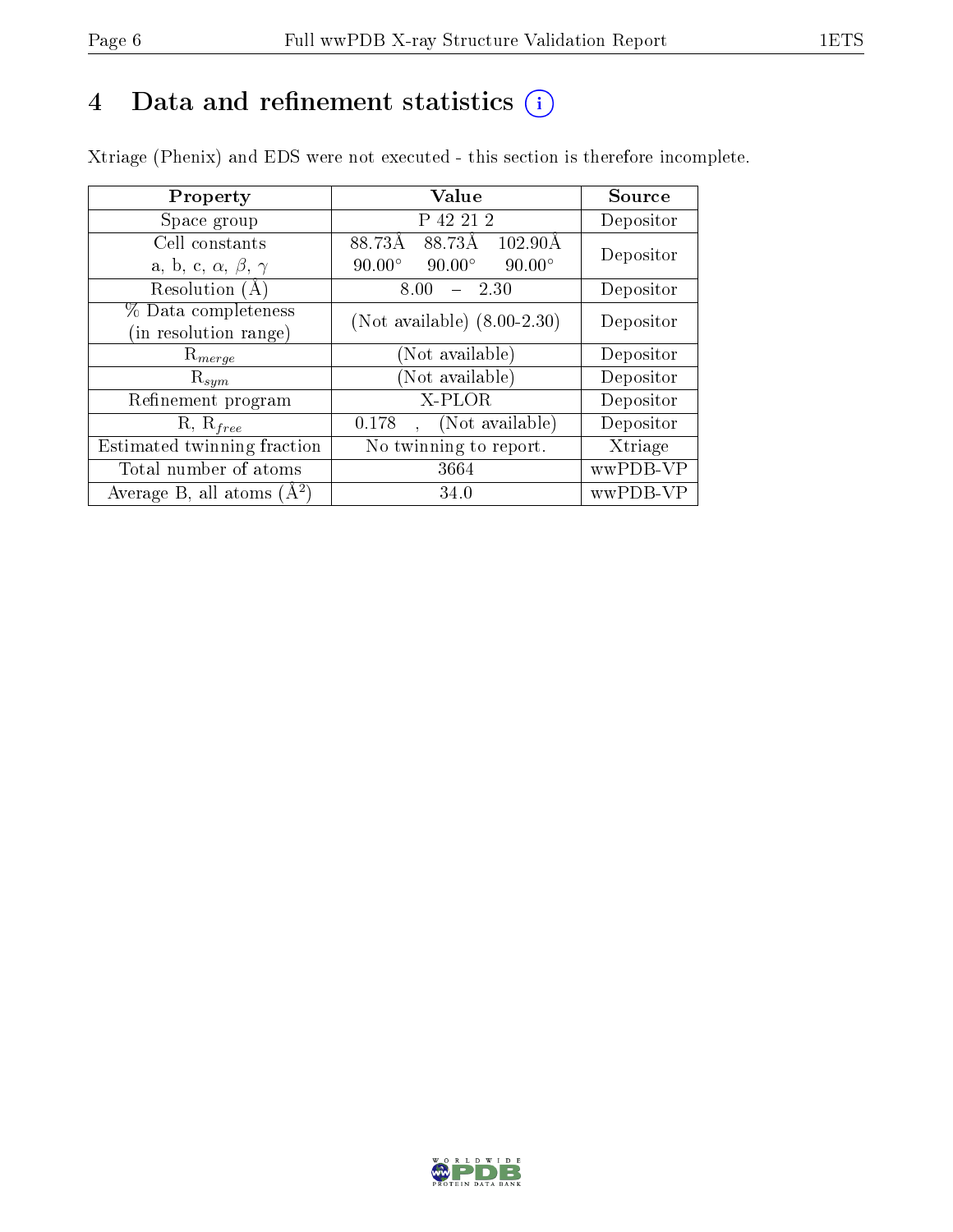# 5 Model quality  $(i)$

## 5.1 Standard geometry  $(i)$

Bond lengths and bond angles in the following residue types are not validated in this section: MID

The Z score for a bond length (or angle) is the number of standard deviations the observed value is removed from the expected value. A bond length (or angle) with  $|Z| > 5$  is considered an outlier worth inspection. RMSZ is the root-mean-square of all Z scores of the bond lengths (or angles).

| Mol | Chain |             | Bond lengths | Bond angles |                     |  |
|-----|-------|-------------|--------------|-------------|---------------------|--|
|     |       | <b>RMSZ</b> | # $ Z  > 5$  | RMSZ        | $\ Z\  > 5$         |  |
|     |       | 0.78        | 0/294        | 1.64        | $6/390$ $(1.5\%)$   |  |
| 2   | H     | 0.92        | 0/2148       | 1.75        | $56/2905(1.9\%)$    |  |
| AП  | ΑH    | 0.90        | 0/2442       | 1 74        | $62/3295$ $(1.9\%)$ |  |

Chiral center outliers are detected by calculating the chiral volume of a chiral center and verifying if the center is modelled as a planar moiety or with the opposite hand.A planarity outlier is detected by checking planarity of atoms in a peptide group, atoms in a mainchain group or atoms of a sidechain that are expected to be planar.

|  | $\mid$ Mol $\mid$ Chain $\mid$ #Chirality outliers $\mid$ #Planarity outliers $\mid$ |
|--|--------------------------------------------------------------------------------------|
|  |                                                                                      |

There are no bond length outliers.

All (62) bond angle outliers are listed below:

| Mol            | Chain     | Res   | <b>Type</b> | Atoms                | Z       | Observed $(°)$ | Ideal $(°)$ |
|----------------|-----------|-------|-------------|----------------------|---------|----------------|-------------|
| $\overline{2}$ | Η         | 145   | $\rm{ARG}$  | $NE-CZ-NH2$          | $-9.41$ | 115.59         | 120.30      |
| $\overline{2}$ | H         | 207   | <b>TRP</b>  | $CD1$ -CG-CD2        | 8.90    | 113.42         | 106.30      |
| $\overline{2}$ | H         | 225   | <b>TYR</b>  | $CB-CG-CD2$          | $-8.69$ | 115.78         | 121.00      |
| $\overline{2}$ | H         | 237   | <b>TRP</b>  | $CD1$ -CG-CD2        | 8.69    | 113.25         | 106.30      |
| $\overline{2}$ | H         | 141   | <b>TRP</b>  | $CD1-CG-CD2$         | 8.26    | 112.91         | 106.30      |
| $\overline{2}$ | H         | 51    | <b>TRP</b>  | $CD1$ -CG-CD2        | 8.22    | 112.88         | 106.30      |
| $\overline{2}$ | H         | 96    | <b>TRP</b>  | $CE2$ -CD2-CG        | $-8.09$ | 100.83         | 107.30      |
| $\overline{2}$ | H         | 61    | VAL         | $CG1$ -CB-CG2        | $-8.07$ | 97.98          | 110.90      |
| $\overline{2}$ | H         | 60(D) | <b>TRP</b>  | $CD1-CG-CD2$         | 7.93    | 112.64         | 106.30      |
| 2              | H         | 175   | $\rm{ARG}$  | $NE-CZ-NH1$          | 7.92    | 124.26         | 120.30      |
| $\mathbf{1}$   | L         | 4     | $\rm{ARG}$  | $NE-CZ-NH1$          | 7.77    | 124.18         | 120.30      |
| $\overline{2}$ | H         | 96    | <b>TRP</b>  | $CD1$ -CG-CD2        | 7.55    | 112.34         | 106.30      |
| $\overline{2}$ | H         | 141   | <b>TRP</b>  | $CE2$ -CD2-CG        | $-7.51$ | 101.29         | 107.30      |
| $\overline{2}$ | $H_{\rm}$ | 148   | <b>TRP</b>  | $CG$ - $CD2$ - $CE3$ | 7.37    | 140.54         | 133.90      |

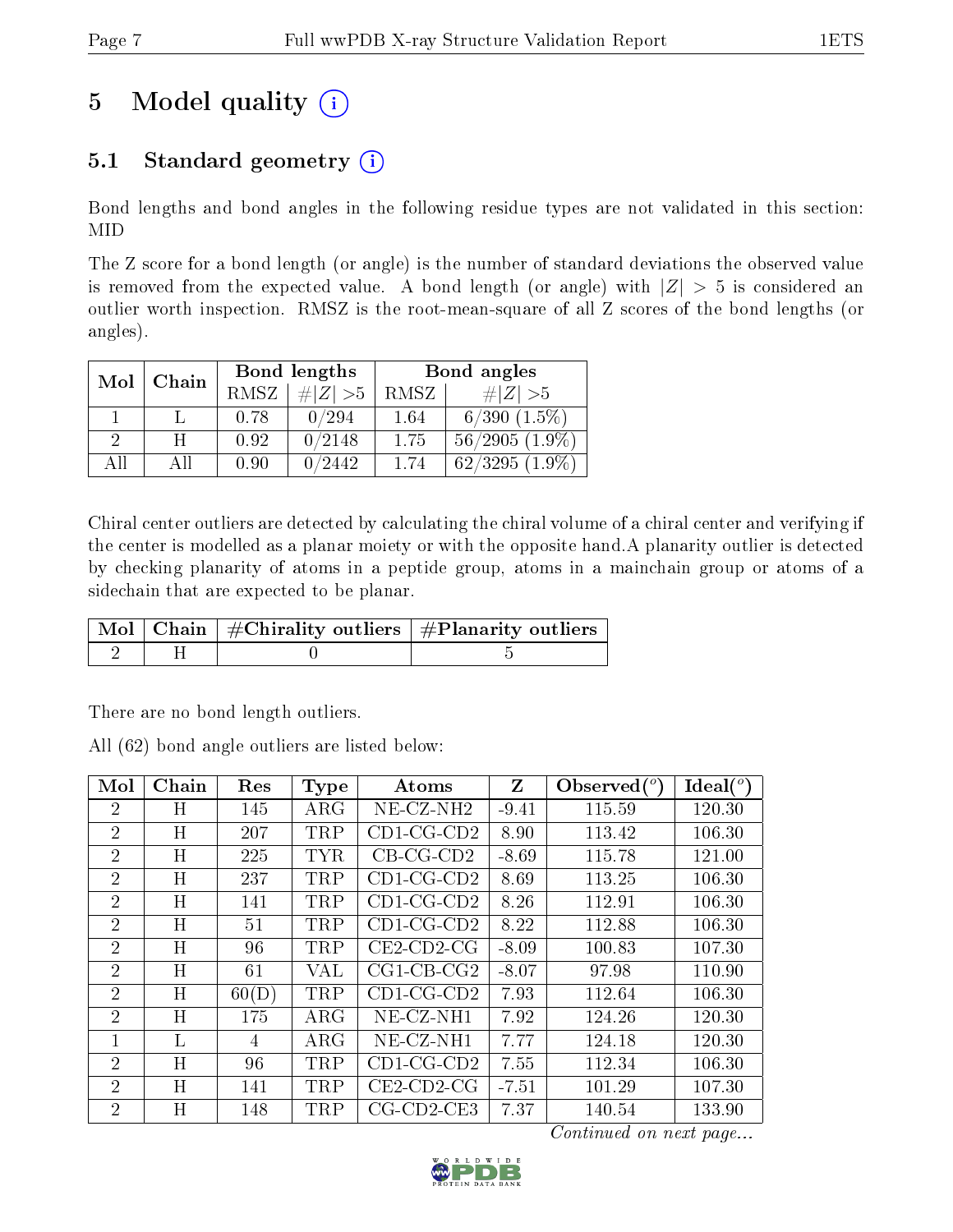| Continued from previous page |  |  |
|------------------------------|--|--|

| Mol            | Chain                   | Res                | <b>Type</b>          | Atoms                          | $\mathbf{Z}$ | Observed $\overline{({}^{\circ})}$ | Ideal $(°)$ |
|----------------|-------------------------|--------------------|----------------------|--------------------------------|--------------|------------------------------------|-------------|
| $\overline{2}$ | H                       | 51                 | TRP                  | $CE2$ -CD2-CG                  | $-7.31$      | 101.45                             | 107.30      |
| $\mathbf{1}$   | L                       | $\overline{4}$     | $\rm{ARG}$           | $\overline{\text{NE}}$ -CZ-NH2 | $-7.27$      | 116.67                             | 120.30      |
| $\overline{2}$ | $\overline{H}$          | 214                | SER                  | $CA-C-N$                       | 7.23         | 133.11                             | 117.20      |
| $\overline{2}$ | H                       | 105                | <b>LEU</b>           | $CB-CG-CD2$                    | $-7.19$      | 98.78                              | 111.00      |
| $\overline{1}$ | $\overline{\mathrm{L}}$ | $\overline{14(B)}$ | <b>THR</b>           | $CA$ -CB-CG <sub>2</sub>       | $-7.06$      | 102.51                             | 112.40      |
| $\sqrt{2}$     | H                       | 237                | TRP                  | $CE2$ -CD2-CG                  | $-7.04$      | 101.67                             | 107.30      |
| $\overline{2}$ | H                       | 144                | $\rm{ARG}$           | $NE- CZ-NH2$                   | $-7.03$      | 116.79                             | 120.30      |
| $\overline{2}$ | H                       | 207                | <b>TRP</b>           | $\overline{\text{CE2-CD2-CG}}$ | $-6.96$      | 101.73                             | 107.30      |
| $\overline{2}$ | H                       | 60(D)              | <b>TRP</b>           | $CE2$ -CD2-CG                  | $-6.91$      | 101.77                             | 107.30      |
| $\overline{2}$ | H                       | 215                | <b>TRP</b>           | $CD1$ -CG-CD2                  | 6.86         | 111.79                             | 106.30      |
| $\overline{2}$ | H                       | 215                | TRP                  | $CE2$ -CD2-CG                  | $-6.78$      | 101.88                             | 107.30      |
| $\overline{2}$ | H                       | 89                 | <b>TYR</b>           | $CB-CG-CD1$                    | $-6.72$      | 116.97                             | 121.00      |
| $\overline{2}$ | H                       | 148                | <b>TRP</b>           | $CD1$ -CG-CD2                  | 6.72         | 111.68                             | 106.30      |
| $\overline{2}$ | H                       | 187                | ARG                  | NE-CZ-NH <sub>2</sub>          | $-6.60$      | 117.00                             | 120.30      |
| $\overline{2}$ | $\overline{\mathrm{H}}$ | 96                 | <b>TRP</b>           | $CB-CG-CD1$                    | $-6.54$      | 118.50                             | 127.00      |
| $\overline{2}$ | H                       | 148                | TRP                  | $\overline{\text{CB-CG-CD1}}$  | $-6.36$      | 118.73                             | 127.00      |
| $\overline{2}$ | H                       | 237                | <b>TRP</b>           | CG-CD1-NE1                     | $-6.24$      | 103.86                             | 110.10      |
| $\overline{2}$ | H                       | 148                | TRP                  | $CE2$ -CD2-CG                  | $-6.17$      | 102.36                             | 107.30      |
| $\mathbf{1}$   | $\Gamma$                | 14(J)              | <b>TYR</b>           | $CB$ -CG-CD2                   | $-6.16$      | 117.30                             | 121.00      |
| $\overline{2}$ | $\overline{H}$          | 206                | $\overline{\rm ARG}$ | $NE-CZ-NH2$                    | $-6.15$      | 117.22                             | 120.30      |
| $\sqrt{2}$     | H                       | 225                | <b>TYR</b>           | $CB-CG-CD1$                    | 6.11         | 124.67                             | 121.00      |
| $\overline{2}$ | $\overline{\rm H}$      | 141                | <b>TRP</b>           | $CB-CG-CD1$                    | $-5.94$      | 119.27                             | 127.00      |
| $\overline{2}$ | H                       | 186(D)             | ${\rm LYS}$          | $N$ -CA-CB                     | $-5.93$      | 99.92                              | 110.60      |
| $\overline{2}$ | $\overline{\mathrm{H}}$ | 96                 | <b>TRP</b>           | $CG$ - $CD2$ - $CE3$           | 5.75         | 139.07                             | 133.90      |
| $\overline{2}$ | H                       | 141                | <b>TRP</b>           | CG-CD2-CE3                     | 5.71         | 139.04                             | 133.90      |
| $\sqrt{2}$     | H                       | 117                | <b>TYR</b>           | $CB$ -CG-CD1                   | $-5.67$      | 117.60                             | 121.00      |
| $\overline{2}$ | H                       | 35                 | $\rm{ARG}$           | $CB-CG-CD$                     | $-5.64$      | 96.95                              | 111.60      |
| $\overline{2}$ | H                       | 207                | <b>TRP</b>           | CG-CD1-NE1                     | $-5.56$      | 104.54                             | 110.10      |
| $\overline{2}$ | H                       | 206                | ARG                  | NE-CZ-NH1                      | $5.54\,$     | 123.07                             | 120.30      |
| $\overline{2}$ | H                       | 154                | VAL                  | $CA-CB-CG2$                    | $-5.53$      | 102.60                             | 110.90      |
| 1              | L                       | 10                 | LYS.                 | $CB-CG-CD$                     | $-5.53$      | 97.22                              | 111.60      |
| $\overline{2}$ | $H_{\parallel}$         | 233                | $\rm{ARG}$           | $NE- CZ-NH1$                   | 5.53         | 123.06                             | 120.30      |
| $\mathbf{1}$   | L                       | 14(F)              | <b>LEU</b>           | $CA-CB-CG$                     | 5.41         | 127.74                             | 115.30      |
| $\sqrt{2}$     | H                       | 33                 | <b>LEU</b>           | $CA-CB-CG$                     | 5.35         | 127.61                             | 115.30      |
| $\sqrt{2}$     | Η                       | 165                | $\rm{ARG}$           | NE-CZ-NH <sub>2</sub>          | $-5.35$      | 117.63                             | 120.30      |
| $\overline{2}$ | $H_{\parallel}$         | 32                 | MET                  | $CA-CB-CG$                     | 5.31         | 122.33                             | 113.30      |
| $\overline{2}$ | Η                       | 163                | VAL                  | $CA-CB-CG2$                    | 5.29         | 118.83                             | 110.90      |
| $\overline{2}$ | $H_{\parallel}$         | 158                | VAL                  | $CG1$ - $CB$ - $CG2$           | 5.28         | 119.35                             | 110.90      |
| $\overline{2}$ | H                       | 60(D)              | TRP                  | CG-CD1-NE1                     | $-5.26$      | 104.84                             | 110.10      |
| $\overline{2}$ | $H_{\parallel}$         | 51                 | TRP                  | CG-CD1-NE1                     | $-5.23$      | 104.87                             | 110.10      |
| $\overline{2}$ | H                       | 29                 | TRP                  | $CE2$ -CD2-CG                  | $-5.18$      | 103.16                             | 107.30      |
| $\overline{2}$ | $H_{\parallel}$         | 50                 | ${\rm ARG}$          | $NE- CZ-NH1$                   | 5.12         | 122.86                             | 120.30      |

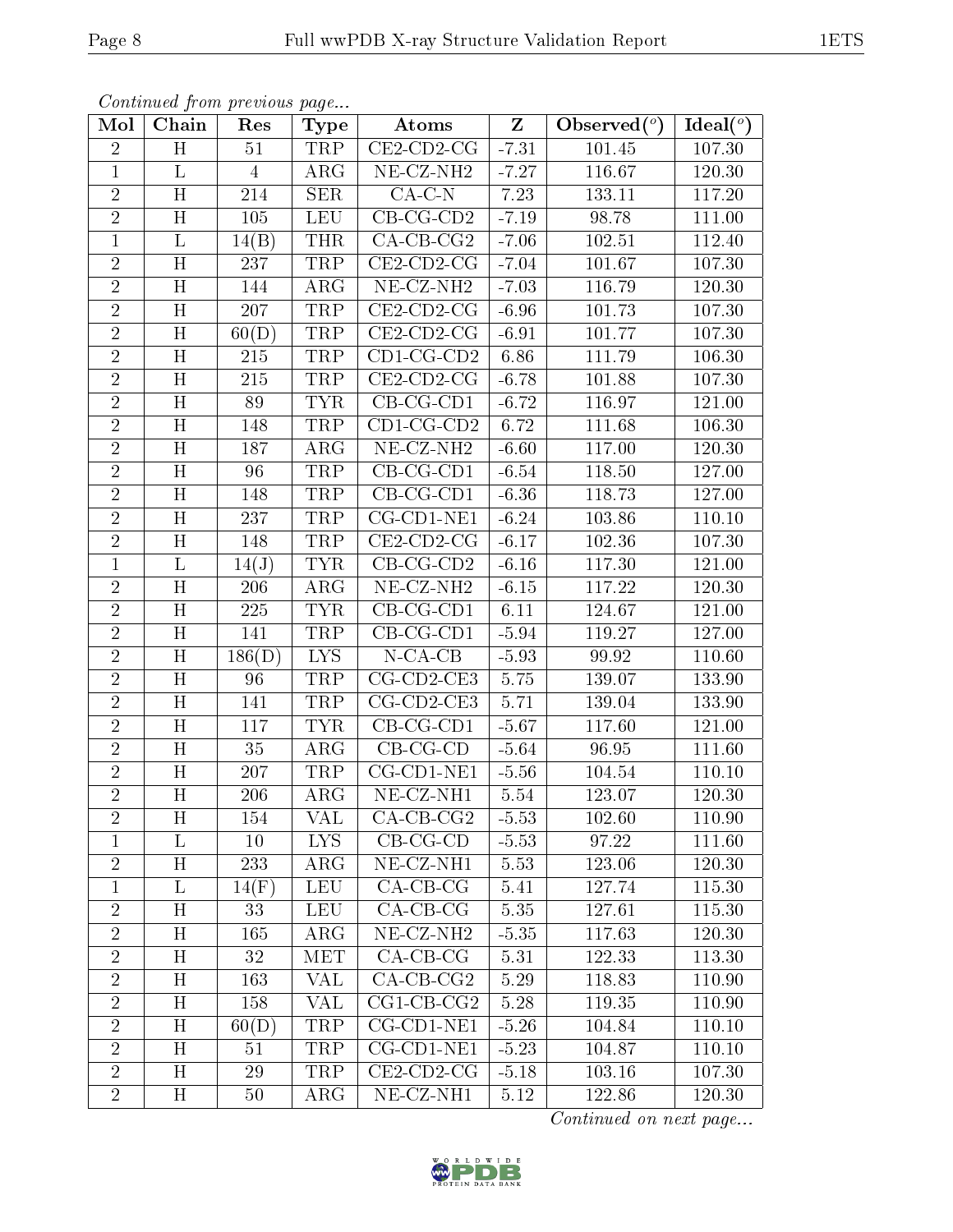| Mol           | Chain | Res | Type       | Atoms                 |         | Observed $(°)$ | Ideal $(°)$ |
|---------------|-------|-----|------------|-----------------------|---------|----------------|-------------|
| $\mathcal{D}$ | Η     | 144 | $\rm{ARG}$ | $NE- CZ-NH1$          | 5.12    | 122.86         | 120.30      |
| 2             | H     | 141 | TRP        | $CG$ - $CD1$ - $NE1$  | $-5.08$ | 105.02         | 110.10      |
| $\mathcal{D}$ | Η     | 214 | <b>SER</b> | $O-C-N$               | $-5.04$ | 114.63         | 122.70      |
|               | H     | 51  | <b>TRP</b> | $CG$ - $CD$ 2- $CE$ 3 | 5.03    | 138.43         | 133.90      |
|               | H     | 35  | ARG        | $NE- CZ-NH1$          | 5.03    | 122.81         | 120.30      |
| $\Omega$      | Η     | 165 | ARG        | $NE-CZ-NH1$           | 5.01    | 122.81         | 120.30      |

There are no chirality outliers.

All (5) planarity outliers are listed below:

| Mol | Chain | Res | Type                    | Group     |
|-----|-------|-----|-------------------------|-----------|
| 2   | H     | 187 | $\overline{\text{ARG}}$ | Sidechain |
| 2   | H     | 198 | PRO                     | Peptide   |
| 2   | H     | 225 | TYR.                    | Sidechain |
| 2   | Ħ     | 245 | LEU                     | Peptide   |
| 2   | H     | 79  | VAL.                    | Peptide   |

## 5.2 Too-close contacts  $(i)$

In the following table, the Non-H and H(model) columns list the number of non-hydrogen atoms and hydrogen atoms in the chain respectively. The H(added) column lists the number of hydrogen atoms added and optimized by MolProbity. The Clashes column lists the number of clashes within the asymmetric unit, whereas Symm-Clashes lists symmetry related clashes.

| $\bf{Mol}$ |   |      | $\mid$ Chain $\mid$ Non-H $\mid$ H(model) $\mid$ | $H(\mathrm{added})$ |    | Clashes   Symm-Clashes |
|------------|---|------|--------------------------------------------------|---------------------|----|------------------------|
|            |   | 290  | 63                                               | 276                 |    |                        |
|            | Н | 2094 | 490                                              | 2097                | 56 |                        |
|            |   | 37   |                                                  | 30                  |    |                        |
|            |   | 198  | 396                                              |                     |    |                        |
|            |   | 30   | $60\,$                                           |                     |    |                        |
|            |   | 2649 | 1015                                             | 2403                | 59 |                        |

The all-atom clashscore is defined as the number of clashes found per 1000 atoms (including hydrogen atoms). The all-atom clashscore for this structure is 14.

All (59) close contacts within the same asymmetric unit are listed below, sorted by their clash magnitude.

| Atom-1                   | Atom-2                                                                | Interatomic<br>distance (A) | $\operatorname{Clash}$<br>overlap $(A)$ |
|--------------------------|-----------------------------------------------------------------------|-----------------------------|-----------------------------------------|
| $2:$ H $:60(H):$ PHE:HB3 | $2 \cdot H \cdot 64 \cdot I \cdot F \cdot U \cdot H \cdot D \cdot 11$ | .62                         |                                         |

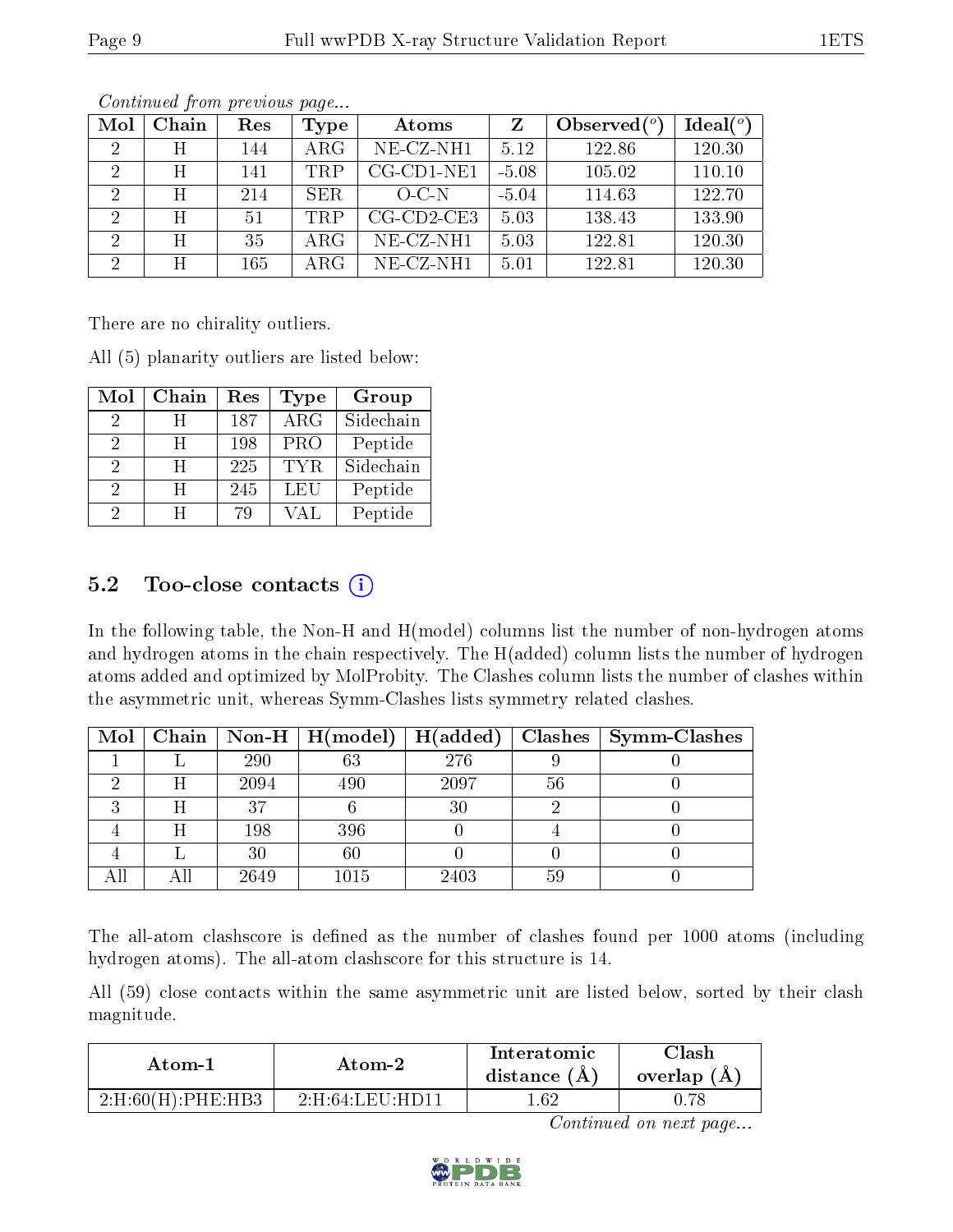| Atom-1                           | Atom-2                           | Interatomic       | Clash         |
|----------------------------------|----------------------------------|-------------------|---------------|
|                                  |                                  | distance $(\AA)$  | overlap $(A)$ |
| 2:H:172:THR:HG23                 | 2:H:176:ILE:HD11                 | 1.70              | 0.73          |
| 2:H:137:ARG:HE                   | 2:H:159:ASN:HD21                 | 1.45              | 0.64          |
| $2: H:77(A): ARG:\overline{HD2}$ | 2:H:78:LYS:HG3                   | 1.81              | 0.62          |
| 2:H:93:ARG:HB2                   | 2:H:101:ARG:HD2                  | 1.81              | 0.62          |
| 2:H:169:LYS:HA                   | 2:H:176:ILE:HD13                 | 1.81              | 0.61          |
| 2:H:50:ARG:HG2                   | 2:H:51:TRP:CD1                   | 2.38              | 0.59          |
| 2:H:163:VAL:HG22                 | 2:H:182:CYS:SG                   | 2.44              | 0.58          |
| 2:H:35:ARG:HE                    | $2:$ H:37:PRO:HD2                | 1.69              | 0.57          |
| 2:H:59:LEU:HD13                  | $2:$ H:88:ILE:H $\overline{G23}$ | 1.87              | 0.56          |
| 2:H:211:GLY:HA2                  | 2:H:229:THR:O                    | 2.06              | 0.55          |
| 2: H: 172: THR: CG2              | 2:H:176:ILE:HD11                 | 2.37              | 0.55          |
| 2:H:53:LEU:HD11                  | 2:H:103:ILE:HD11                 | 1.89              | 0.54          |
| 1: L: 7: PHE: HA                 | 1:L:12:VAL:HG12                  | 1.90              | 0.54          |
| 2:H:81:LYS:HE3                   | 2:H:110:ARG:NH1                  | 2.23              | 0.53          |
| 2:H:83:SER:HB2                   | 2:H:112:ILE:HD11                 | 1.89              | 0.53          |
| 1: L: 4: ARG: HH21               | 2:H:26:LEU:HD12                  | 1.73              | 0.53          |
| 2: H: 155: LEU: HD21             | 4:H:548:HOH:O                    | 2.09              | 0.52          |
| 1: L: 4: ARG: HD3                | 1: L:8: GLU:OE1                  | 2.11              | 0.51          |
| 1:L:14(G):PHE:HZ                 | 2:H:202:LYS:HZ2                  | $\overline{1.57}$ | 0.51          |
| 2:H:29:TRP:O                     | 2:H:45:SER:HA                    | 2.10              | 0.51          |
| 2:H:108:LEU:HD13                 | 2:H:112:ILE:HD13                 | 1.93              | 0.50          |
| 2:H:23:GLU:O                     | 2:H:26:LEU:HB2                   | 2.12              | 0.50          |
| 2:H:45:SER:HB3                   | 2: H: 198: PRO:HG3               | 1.95              | 0.49          |
| $2:$ H:60 $(D)$ :TRP:CH2         | 3:H:1:MID:H32                    | 2.48              | 0.49          |
| 2:H:163:VAL:HG22                 | 2:H:168:CYS:SG                   | 2.53              | 0.49          |
| 2:H:206:ARG:HG3                  | 2:H:208:TYR:CE1                  | 2.49              | 0.48          |
| 2:H:51:TRP:CE3                   | 2:H:105:LEU:HG                   | 2.49              | 0.48          |
| 2:H:99:LEU:HD11                  | 3:H:1:MID:H62                    | 1.97              | 0.47          |
| 2:H:124:PRO:HG2                  | 2:H:232:PHE:HD1                  | 1.79              | 0.47          |
| 2:H:44:ALA:HB1                   | 2:H:53:LEU:O                     | 2.16              | 0.46          |
| 2:H:201:MET:SD                   | 2: H:210: MET:HG3                | 2.56              | 0.45          |
| 2:H:81:LYS:HG2                   | 2:H:112:ILE:HG13                 | 1.98              | 0.45          |
| 2:H:55:ALA:HB1                   | 2:H:102:ASP:OD2                  | 2.16              | 0.45          |
| 2:H:57:HIS:NE2                   | 2:H:195:SER:HB3                  | 2.33              | 0.44          |
| 2: H:59: LEU: HD11               | 2:H:106:LEU:HD11                 | 1.99              | 0.44          |
| 2: H: 224: LYS: HD3              | 2: H:224: LYS: HA                | 1.78              | 0.43          |
| 1:L:6:LEU:HD21                   | 2:H:116:ASP:HB3                  | 1.99              | 0.43          |
| 2:H:185:LYS:HD3                  | 4:H:729:HOH:O                    | 2.18              | 0.43          |
| 2:H:32:MET:SD                    | 2:H:34:PHE:HE1                   | 2.42              | 0.43          |
| 1:L:14(G):PHE:HE1                | 2: H:204: PRO:HB3                | 1.84              | 0.43          |
| 2:H:27:SER:HB2                   | 4:H:548:HOH:O                    | 2.18              | 0.43          |

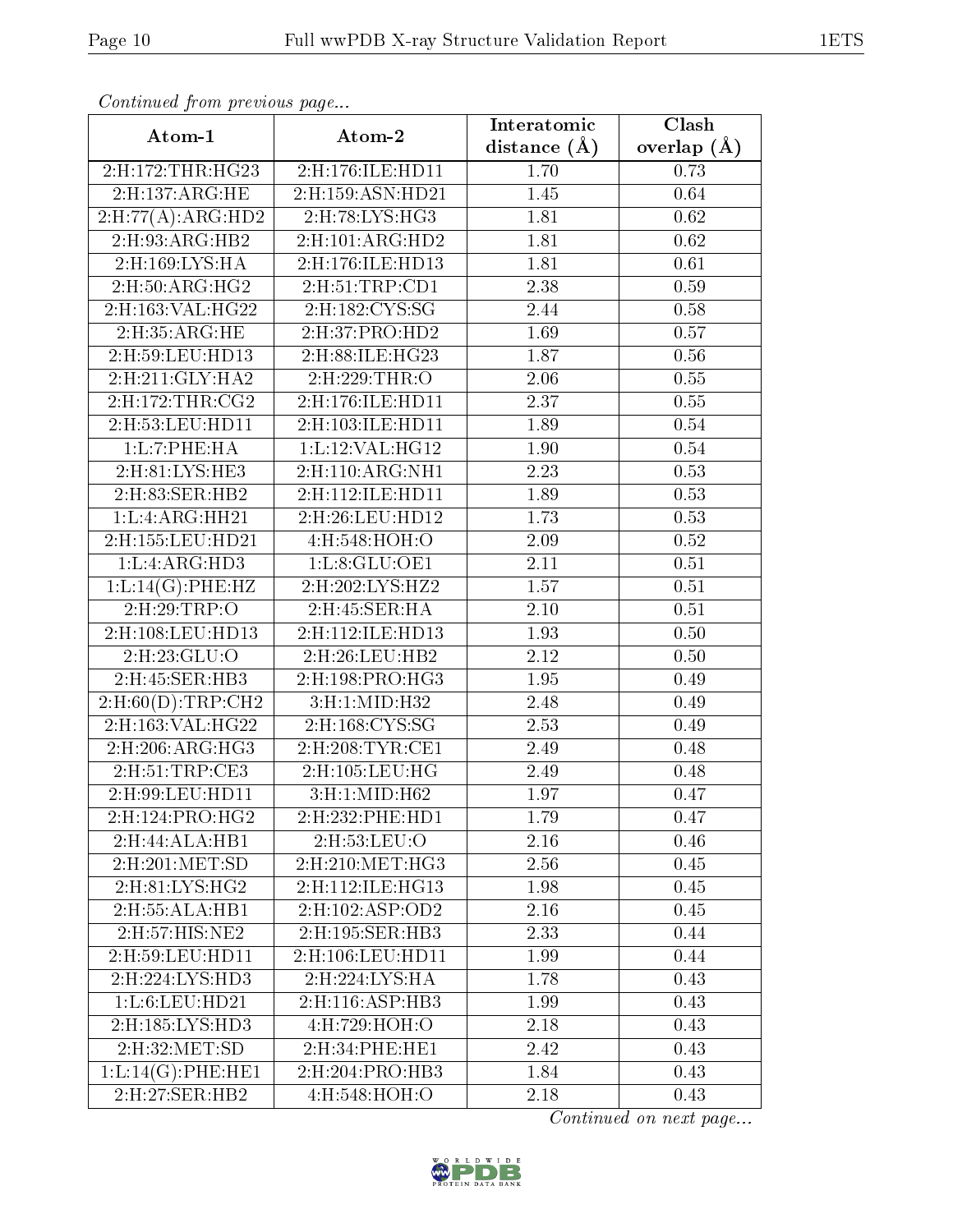| Atom-1                        | Atom-2                       | Interatomic    | Clash         |
|-------------------------------|------------------------------|----------------|---------------|
|                               |                              | distance $(A)$ | overlap $(A)$ |
| 2:H:181:PHE:HE1               | 2:H:230:HIS:HA               | 1.84           | 0.42          |
| 1: L:3: LEU: HD23             | 2: H:206: ARG: HB3           | 2.01           | 0.42          |
| 2: H: 93: ARG: HH11           | $2:$ H $:93:$ ARG $:$ HD $3$ | 1.76           | 0.42          |
| 1: L: 4: ARG:NH2              | 2:H:26:LEU:HD12              | 2.34           | 0.42          |
| 2: H: 165: ARG: HG2           | 2:H:169:LYS:HE2              | 2.02           | 0.42          |
| 1: L: 4: ARG: HA              | 1: L: 5: PRO: HD3            | 1.88           | 0.42          |
| 2: H:66: VAL:HGI1             | 2: H: 108: LEU: HD21         | 2.01           | 0.41          |
| 2: H:181: PHE: HZ             | 2: H:211: GLY: HA3           | 1.85           | 0.41          |
| 2:H:47:ILE:HD12               | 2: H: 123: LEU: HD11         | 2.03           | 0.41          |
| $2:$ H $:199:$ PHE $:$ HD $1$ | 2: H:210: MET:HB2            | 1.85           | 0.41          |
| 2:H:47:ILE:HG12               | 2: H: 51: TRP: O             | 2.20           | 0.41          |
| $2:$ H:75:ARG:HG2             | 4: H:644:HOH:O               | 2.21           | 0.41          |
| $2:$ H $:119:$ HIS:ND1        | 2: H: 120: PRO: HD2          | 2.36           | 0.41          |
| 2:H:185:LYS:HB2               | 2: H: 186(B): GLU: HG3       | 2.02           | 0.41          |
| 2: H:29: TRP: HA              | $2:$ H $:46:$ LEU $:$ HB $3$ | 2.02           | 0.41          |
| 2: H:91: HIS: NE2             | 2: H: 101: ARG: HD3          | 2.37           | 0.40          |
| 2:H:17:VAL:HG11               | 2: H:221(A):ASP:HB3          | 2.03           | 0.40          |

There are no symmetry-related clashes.

### 5.3 Torsion angles (i)

#### 5.3.1 Protein backbone (i)

In the following table, the Percentiles column shows the percent Ramachandran outliers of the chain as a percentile score with respect to all X-ray entries followed by that with respect to entries of similar resolution.

The Analysed column shows the number of residues for which the backbone conformation was analysed, and the total number of residues.

| Mol | Chain | Analysed        | Favoured    | Allowed   Outliers |          | Percentiles             |
|-----|-------|-----------------|-------------|--------------------|----------|-------------------------|
|     |       | 34/49(69%)      | $28(82\%)$  | 5(15%)             | $1(3\%)$ | $\boxed{4}$ $\boxed{3}$ |
|     | Η     | 257/259(99%)    | $227(88\%)$ | $23(9\%)$          | 7(3%)    | $\boxed{5}$ $\boxed{3}$ |
| All | All   | $291/308(94\%)$ | $255(88\%)$ | $28(10\%)$         | 8(3%)    | $\boxed{5}$ $\boxed{3}$ |

All (8) Ramachandran outliers are listed below:

| Mol | Chain | $\operatorname{Res}% \left( \mathcal{N}\right) \equiv\operatorname{Res}(\mathcal{N}_{0})\left( \mathcal{N}_{0}\right) ^{\ast}$ | vpe |  |
|-----|-------|--------------------------------------------------------------------------------------------------------------------------------|-----|--|
|     |       |                                                                                                                                |     |  |
|     |       |                                                                                                                                |     |  |

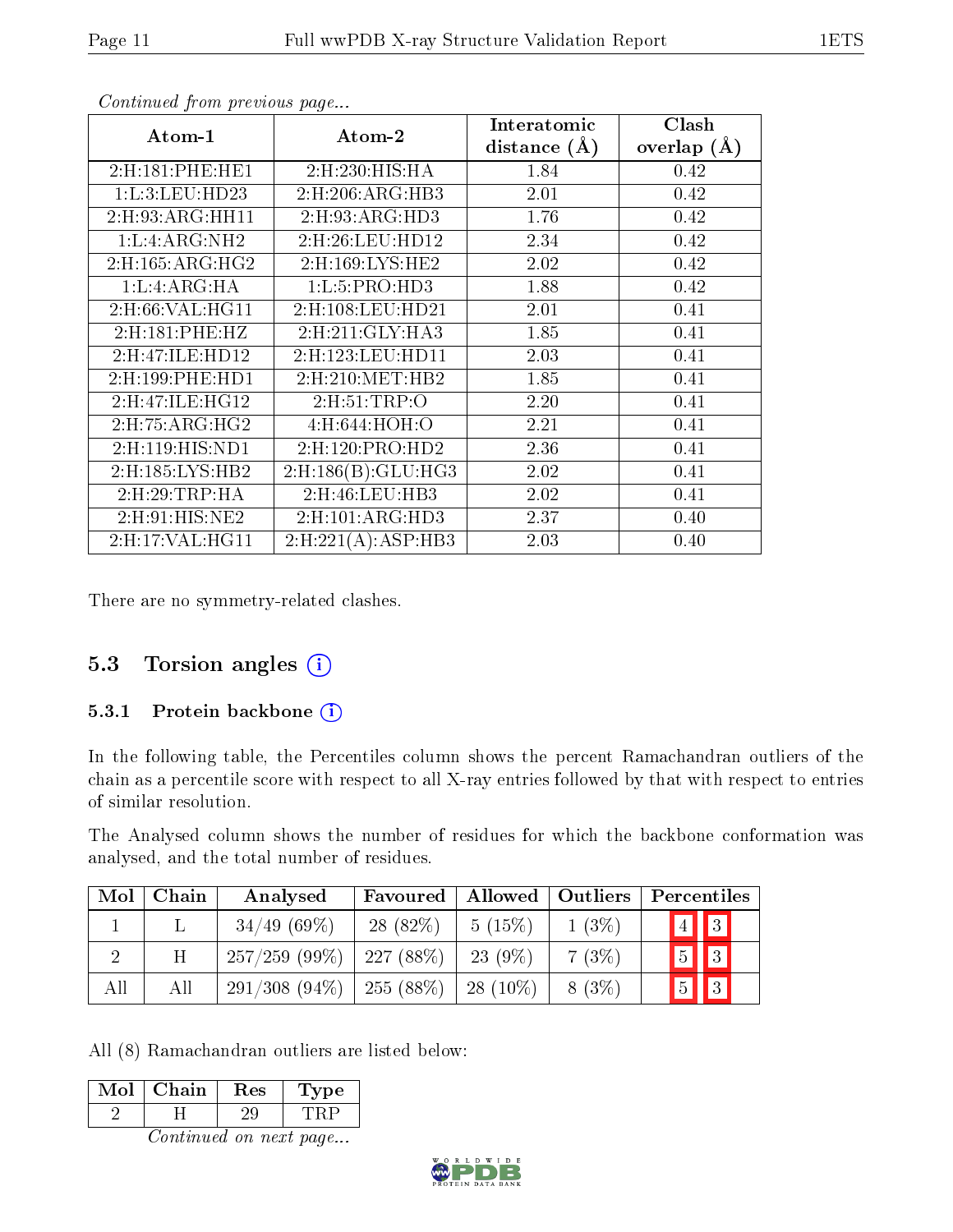Continued from previous page...

| Mol            | Chain                   | Res   | <b>Type</b> |
|----------------|-------------------------|-------|-------------|
|                |                         | 14(A) | <b>GLN</b>  |
| 2              | $H_{\rm}$               | 116   | <b>ASP</b>  |
| $\overline{2}$ | $H_{\rm}$               | 60(E) | ASP         |
| $\overline{2}$ | H                       | 97(A) | <b>GLU</b>  |
| $\overline{2}$ | $\overline{\mathrm{H}}$ | 150   | VAL         |
| $\overline{2}$ | $\overline{\mathrm{H}}$ | 143   | <b>ASN</b>  |
| 2              | H                       | 246   | <b>GLY</b>  |

#### 5.3.2 Protein sidechains (i)

In the following table, the Percentiles column shows the percent sidechain outliers of the chain as a percentile score with respect to all X-ray entries followed by that with respect to entries of similar resolution.

The Analysed column shows the number of residues for which the sidechain conformation was analysed, and the total number of residues.

| Mol | Chain | Analysed         | Rotameric   Outliers |            | Percentiles                      |  |  |
|-----|-------|------------------|----------------------|------------|----------------------------------|--|--|
|     |       | $30/43$ (70%)    | 27 $(90\%)$          | $3(10\%)$  | $\boxed{9}$<br>$\boxed{7}$       |  |  |
|     | Η     | $226/226$ (100%) | $204(90\%)$          | $22(10\%)$ | $ 9\rangle$<br>8 <sup>1</sup>    |  |  |
| All | Αll   | $256/269$ (95%)  | $231(90\%)$          | $25(10\%)$ | $\overline{9}$<br>8 <sup>1</sup> |  |  |

All (25) residues with a non-rotameric sidechain are listed below:

| Mol            | Chain | Res                | Type                 |
|----------------|-------|--------------------|----------------------|
| 1              | L     | 1(C)               | $\operatorname{GLU}$ |
| $\mathbf 1$    | L     | 12                 | <b>VAL</b>           |
| $\mathbf{1}$   | L     | 15                 | $\rm{ARG}$           |
| $\overline{2}$ | H     | 36                 | <b>LYS</b>           |
| $\overline{2}$ | H     | 38                 | <b>GLN</b>           |
| $\overline{2}$ | H     | 50                 | $\rm{ARG}$           |
| $\overline{2}$ | H     | $60(\overline{C})$ | PRO                  |
| $\overline{2}$ | H     | 66                 | <b>VAL</b>           |
| $\overline{2}$ | H     | 74                 | THR                  |
| $\overline{2}$ | H     | 97(A)              | $\operatorname{GLU}$ |
| $\overline{2}$ | H     | 106                | LEU                  |
| $\overline{2}$ | H     | 114                | LEU                  |
| $\overline{2}$ | Η     | 120                | PRO                  |
| $\overline{2}$ | H     | 121                | <b>VAL</b>           |
| $\overline{2}$ | H     | 130                | LEU                  |
| $\overline{2}$ | Η     | 147                | THR                  |

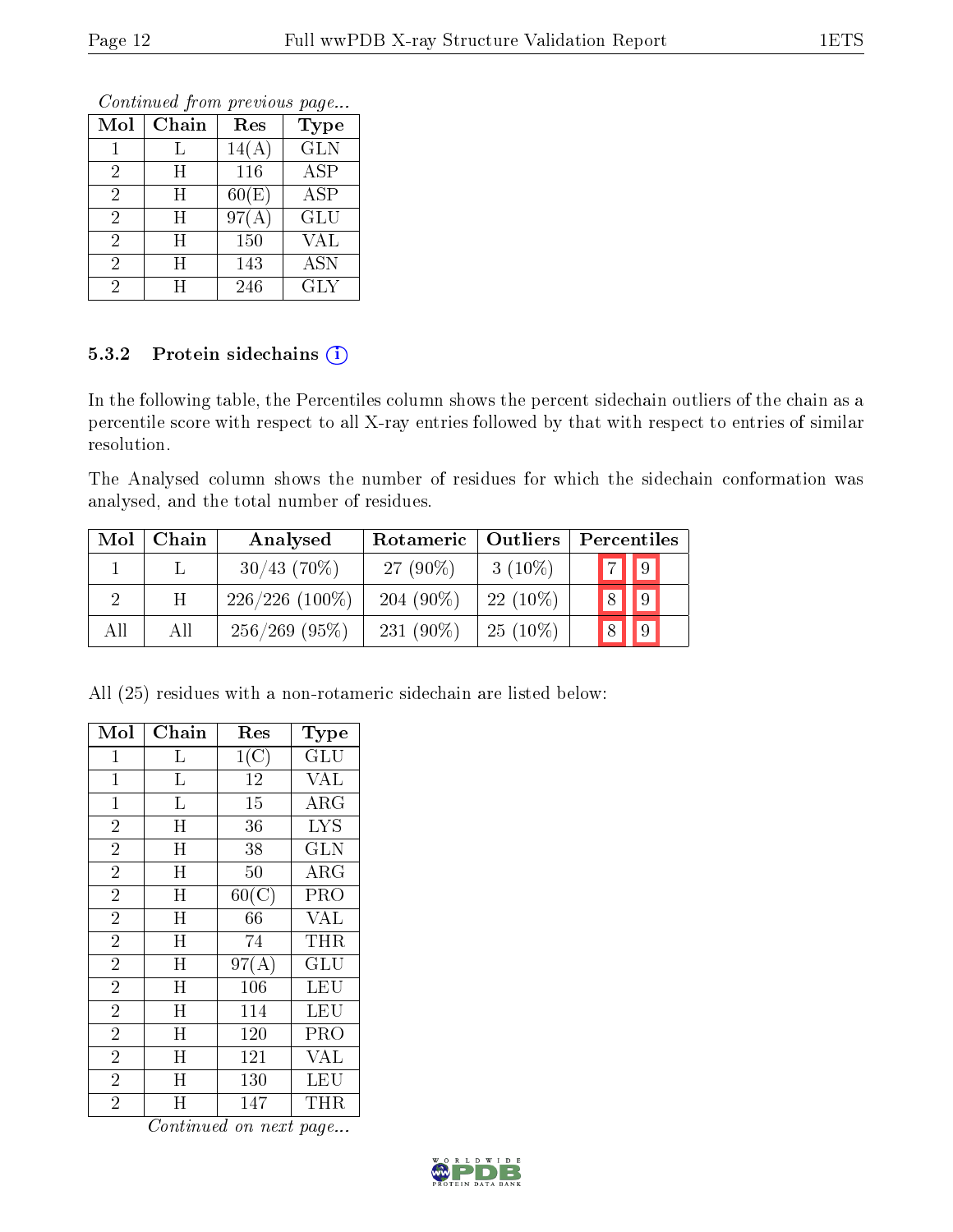| Mol            | Chain     | Res    | Type        |
|----------------|-----------|--------|-------------|
| $\overline{2}$ | Η         | 149(B) | SER         |
| $\overline{2}$ | Η         | 151    | <b>GLN</b>  |
| $\overline{2}$ | Η         | 163    | VAL         |
| $\overline{2}$ | Η         | 179    | <b>ASN</b>  |
| $\overline{2}$ | $H_{\rm}$ | 182    | <b>CYS</b>  |
| $\overline{2}$ | $H_{\rm}$ | 185    | <b>LYS</b>  |
| $\overline{2}$ | Η         | 205    | ASN         |
| $\overline{2}$ | H         | 210    | MET         |
| $\overline{2}$ | H         | 244    | ${\rm ARG}$ |

Some sidechains can be flipped to improve hydrogen bonding and reduce clashes. All (4) such sidechains are listed below:

| Mol | Chain | Res | Type       |
|-----|-------|-----|------------|
|     |       | 131 | <b>HIS</b> |
|     |       | 151 | GLN        |
|     |       | 159 | <b>ASN</b> |
|     |       | 205 | A SN       |

#### 5.3.3 RNA  $(i)$

There are no RNA molecules in this entry.

### 5.4 Non-standard residues in protein, DNA, RNA chains  $(i)$

There are no non-standard protein/DNA/RNA residues in this entry.

#### 5.5 Carbohydrates  $(i)$

There are no carbohydrates in this entry.

### 5.6 Ligand geometry  $(i)$

1 ligand is modelled in this entry.

In the following table, the Counts columns list the number of bonds (or angles) for which Mogul statistics could be retrieved, the number of bonds (or angles) that are observed in the model and the number of bonds (or angles) that are defined in the Chemical Component Dictionary. The Link column lists molecule types, if any, to which the group is linked. The Z score for a bond length (or angle) is the number of standard deviations the observed value is removed from the

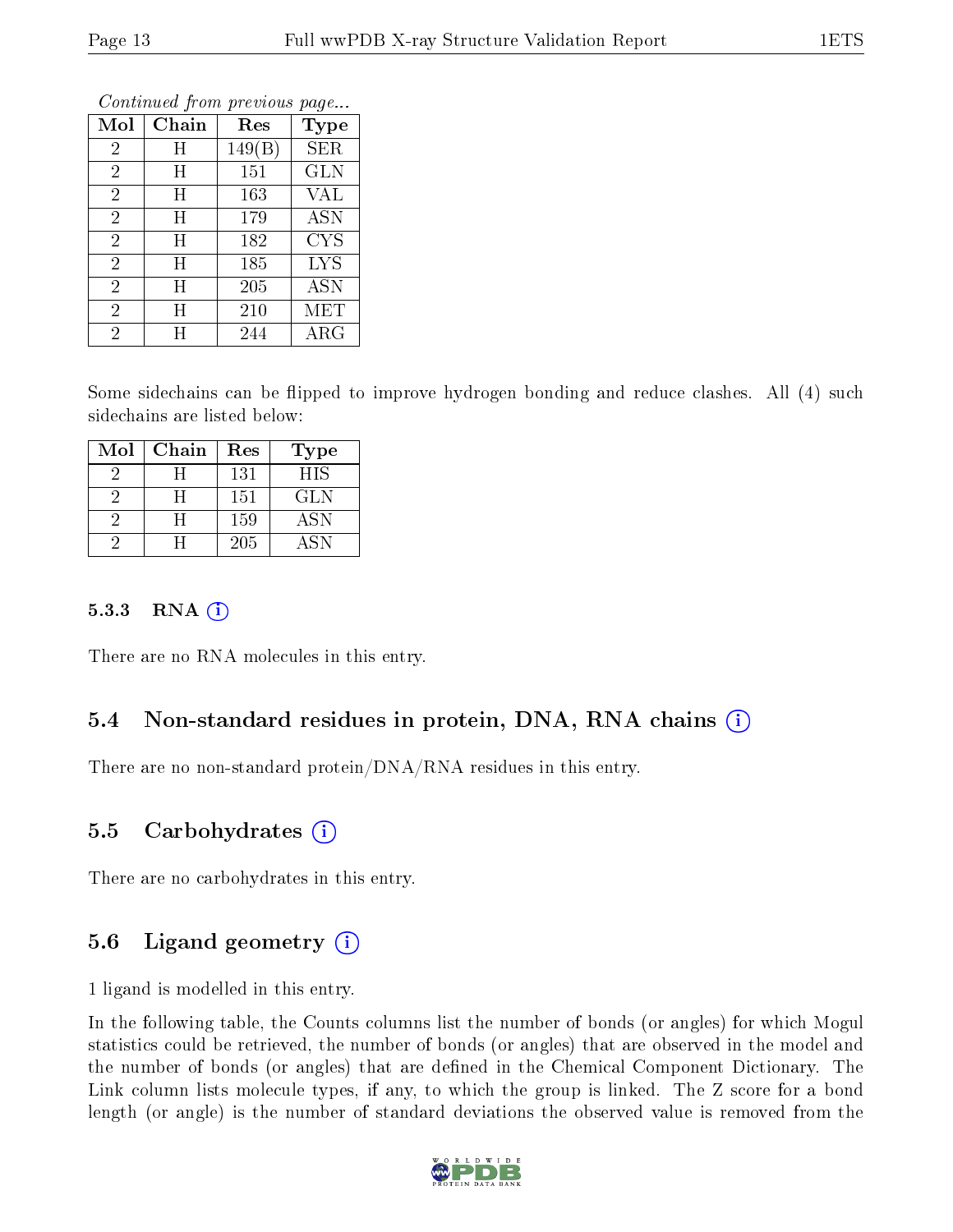expected value. A bond length (or angle) with  $|Z| > 2$  is considered an outlier worth inspection. RMSZ is the root-mean-square of all Z scores of the bond lengths (or angles).

| Mol | Type | Chain | Res | Link   |          | Bond lengths |                            |          | Bond angles |    |
|-----|------|-------|-----|--------|----------|--------------|----------------------------|----------|-------------|----|
|     |      |       |     | Counts | RMSZ     | $\# Z $      | Counts                     | RMSZ     | $\ E\ $     |    |
|     | MID  |       |     | -      | 40,40,40 | 2.15         | $(12\%)$<br>5 <sup>1</sup> | 52,56,56 | 2.22        | 11 |

In the following table, the Chirals column lists the number of chiral outliers, the number of chiral centers analysed, the number of these observed in the model and the number defined in the Chemical Component Dictionary. Similar counts are reported in the Torsion and Rings columns. '-' means no outliers of that kind were identified.

|      |  |        | Mol Type Chain Res Link Chirals Torsions Rings |  |
|------|--|--------|------------------------------------------------|--|
| MID. |  | $\sim$ | $\mid$ 6/32/40/40 $\mid$ 0/4/4/4 $\mid$        |  |

All (5) bond length outliers are listed below:

| Mol | Chain | Res | Type | Atoms   | Z       | Observed $(A)$ | Ideal(A  |
|-----|-------|-----|------|---------|---------|----------------|----------|
|     |       |     |      | $O2S-S$ | 8.58    | 1.53           | 1.43     |
|     | H     |     |      | $O1S-S$ | 7.54    | 1.52           | 1.43     |
|     | H     |     |      | $CZ-CF$ | $-4.48$ | 1.39           | 1.47     |
|     | Η     |     |      | $C8-C9$ | $-2.24$ | 1.36           | $1.41\,$ |
|     | H     |     |      | CA-N    | $-2.20$ | 1.43           | 1.46     |

| Mol | $Chain$ | Res | Type | Atoms                     | Z       | Observed $(°)$ | $\text{Ideal}({}^o)$ |
|-----|---------|-----|------|---------------------------|---------|----------------|----------------------|
| 3   | Η       |     | MID  | $O2S-S-O1S$               | $-7.84$ | 109.91         | 119.55               |
| 3   | H       |     | MID  | $C2-S-N$                  | 7.72    | 118.26         | 107.55               |
| 3   | H       |     | MID  | $C3-C2-S$                 | $-3.56$ | 115.90         | 119.77               |
| 3   | Η       |     | MID  | $C1-C2-S$                 | 3.54    | 123.01         | 120.03               |
| 3   | H       |     | MID  | $CA-C-N1$                 | $-3.28$ | 108.27         | 116.10               |
| 3   | H       |     | MID  | $O2S-S-C2$                | $-3.15$ | 104.08         | 107.97               |
| 3   | H       | 1.  | MID  | $C51-C41-C31$             | $-3.03$ | 101.86         | 111.18               |
| 3   | H       | 1   | MID  | $C5-C10-C4$               | $-2.92$ | 116.37         | 123.19               |
| 3   | H       |     | MID  | $O-C-N1$                  | 2.61    | 127.35         | 122.95               |
| 3   | H       |     | MID  | $C31-C21-N11$             | $-2.37$ | 105.97         | 110.66               |
| 3   | Η       |     | MID  | $\overline{C}41$ -C31-C21 | 2.13    | 115.31         | 111.19               |

All (11) bond angle outliers are listed below:

There are no chirality outliers.

All (6) torsion outliers are listed below:

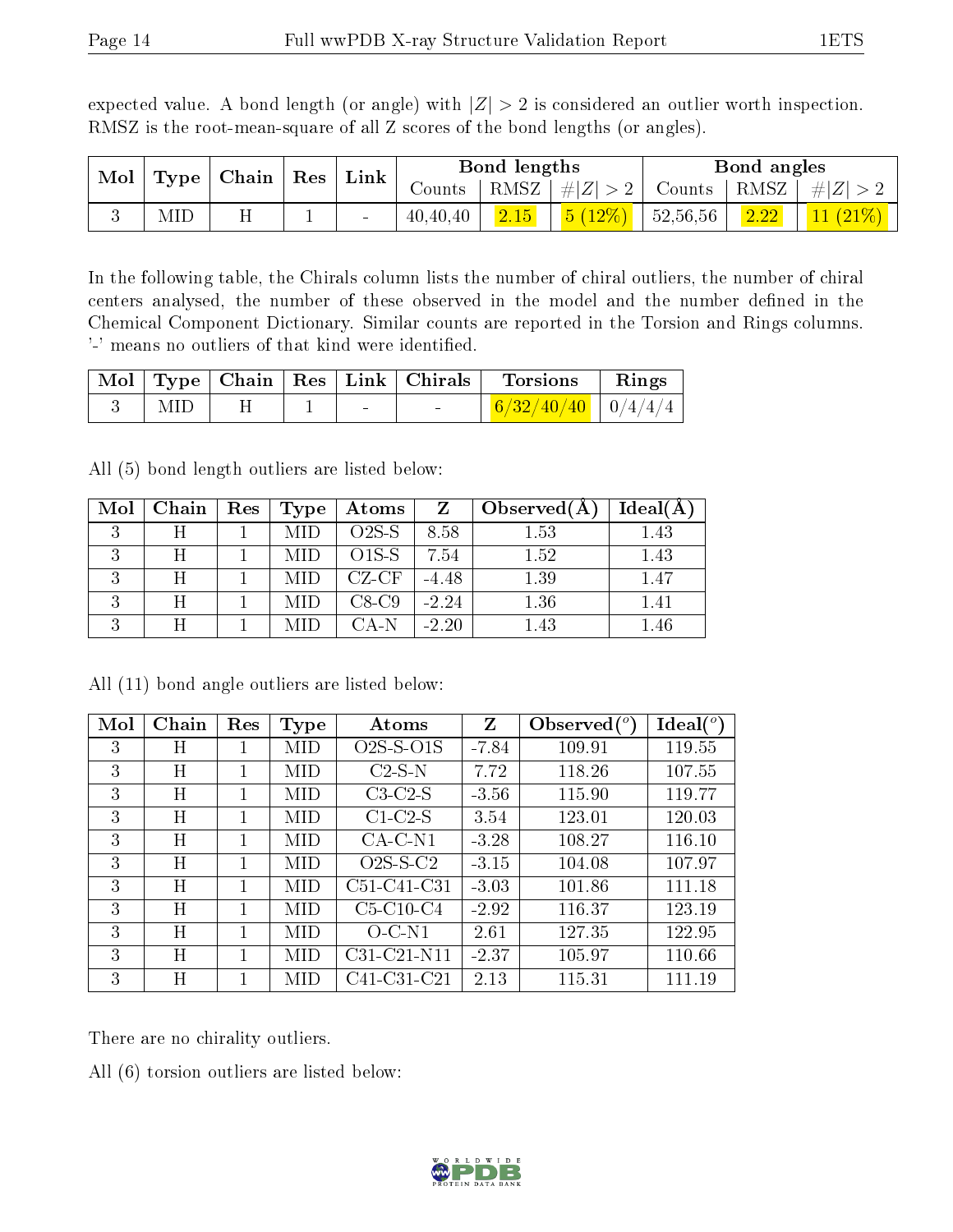| Mol | Chain | Res | Type | Atoms            |
|-----|-------|-----|------|------------------|
| २   |       |     | MID  | $NG2-CF-CZ-CE1$  |
| 3   | H     |     | MID  | $NG2$ -CF-CZ-CE2 |
| २   | H     |     | MID  | $C$ -CA-N-S      |
| २   | H     |     | MID  | $NG1$ -CF-CZ-CE2 |
| २   | H     |     | MID  | $CB1-CA1-CB-O1$  |
| 2   |       |     |      | $CB1-CA1-CB-N11$ |

There are no ring outliers.

1 monomer is involved in 2 short contacts:

|  |  | Mol   Chain   Res   Type   Clashes   Symm-Clashes |
|--|--|---------------------------------------------------|
|  |  |                                                   |

The following is a two-dimensional graphical depiction of Mogul quality analysis of bond lengths, bond angles, torsion angles, and ring geometry for all instances of the Ligand of Interest. In addition, ligands with molecular weight > 250 and outliers as shown on the validation Tables will also be included. For torsion angles, if less then 5% of the Mogul distribution of torsion angles is within 10 degrees of the torsion angle in question, then that torsion angle is considered an outlier. Any bond that is central to one or more torsion angles identified as an outlier by Mogul will be highlighted in the graph. For rings, the root-mean-square deviation (RMSD) between the ring in question and similar rings identified by Mogul is calculated over all ring torsion angles. If the average RMSD is greater than 60 degrees and the minimal RMSD between the ring in question and any Mogul-identified rings is also greater than 60 degrees, then that ring is considered an outlier. The outliers are highlighted in purple. The color gray indicates Mogul did not find sufficient equivalents in the CSD to analyse the geometry.

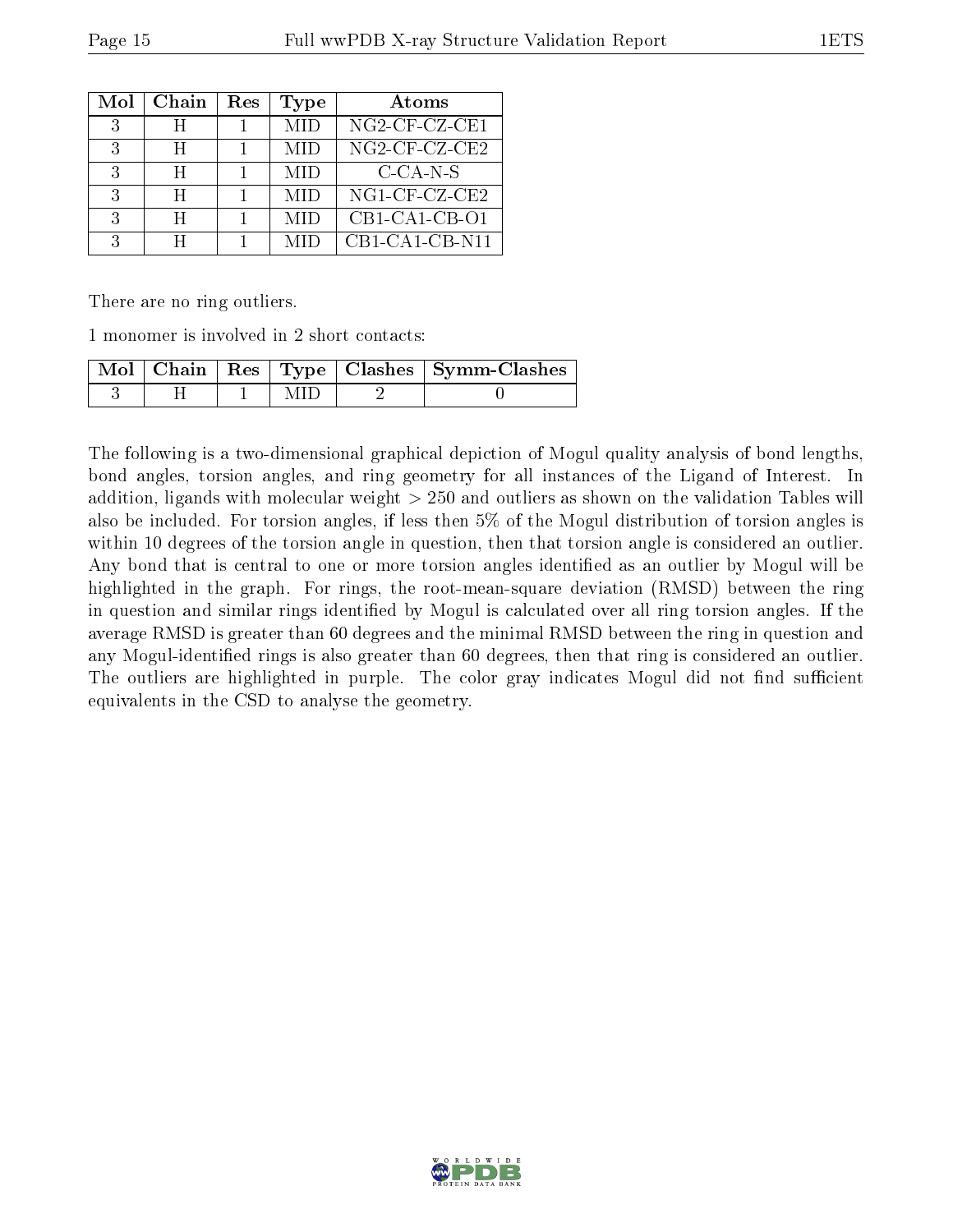

## 5.7 [O](https://www.wwpdb.org/validation/2017/XrayValidationReportHelp#nonstandard_residues_and_ligands)ther polymers (i)

There are no such residues in this entry.

## 5.8 Polymer linkage issues (i)

There are no chain breaks in this entry.